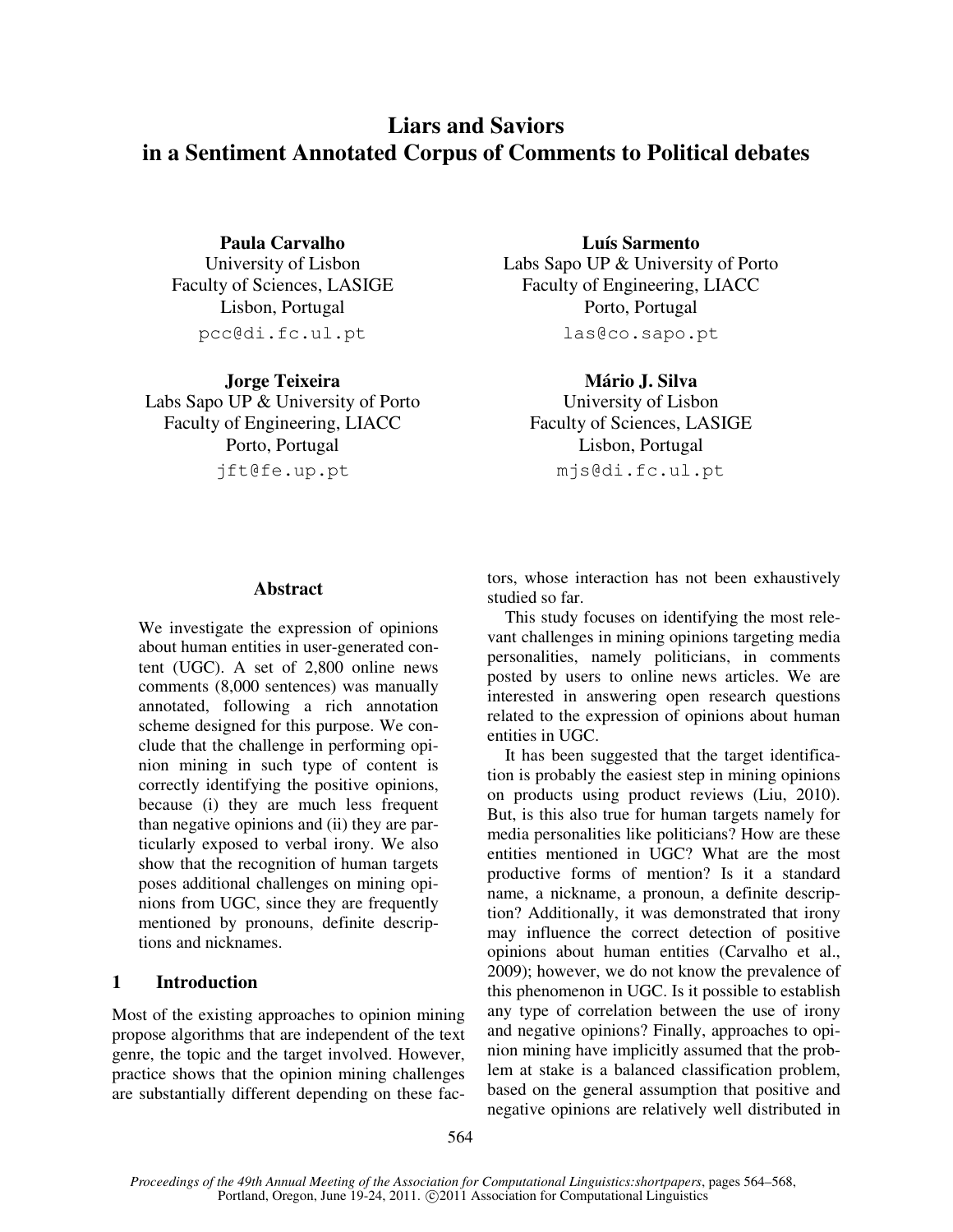texts. But, should we expect to find a balanced number of negative and positive opinions in comments targeting human entities, or should we be prepared for dealing with very unbalanced data?

To answer these questions, we analyzed a collection of comments posted by the readers of an online newspaper to a series of 10 news articles, each covering a televised face-to-face debate between the Portuguese leaders of five political parties. Having in mind the previously outlined questions, we designed an original rich annotation scheme to label opinionated sentences targeting human entities in this corpus, named *SentiCorpus-PT*. Inspection of the corpus annotations supports the annotation scheme proposed and helps to identify directions for future work in this research area.

# **2 Related Work**

MPQA is an example of a manually annotated sentiment corpus (Wiebe et al., 2005; Wilson et al., 2005). It contains about 10,000 sentences collected from world press articles, whose private states were manually annotated. The annotation was performed at word and phrase level, and the sentiment expressions identified in the corpus were associated to the source of the private-state, the target involved and other sentiment properties, like intensity and type of attitude. MPQA is an important resource for sentiment analysis in English, but it does not reflect the semantics of specific text genres or domains.

Pang et al. (2002) propose a methodology for automatically constructing a domain-specific corpus, to be used in the automatic classification of movie reviews. The authors selected a collection of movie reviews where user ratings were explicitly expressed (e.g. "4 stars"), and automatically converted them into positive, negative or neutral polarities. This approach simplifies the creation of a sentiment corpus, but it requires that each opinionated text is associated to a numeric rating, which does not exist for most of opinionated texts available on the web. In addition, the corpus annotation is performed at document-level, which is inadequate when dealing with more complex types of text, such as news and comments to news, where a multiplicity of sentiments for a variety of topics and corresponding targets are potentially involved (Riloff and Wiebe., 2003; Sarmento et al., 2009).

Alternative approaches to automatic and manual construction of sentiment corpora have been proposed. For example, Kim and Hovy (2007) collected web users' messages posted on an election prediction website (www.electionprediction.org) to automatically build a gold standard corpus. The authors focus on capturing lexical patterns that users frequently apply when expressing their predictive opinions about coming elections. Sarmento et al. (2009) design a set of manually crafted rules, supported by a large sentiment lexicon, to speed up the compilation and classification of opinionated sentences about political entities in comments to news. This method achieved relatively high precision in collecting negative opinions; however, it was less successful in collecting positive opinions.

# **3 The Corpus**

For creating *SentiCorpus-PT* we compiled a collection of comments posted by the readers of the Portuguese newspaper Público to a series of 10 news articles covering the TV debates on the 2009 election of the Portuguese Parliament. These took place between the  $2<sup>nd</sup>$  and the  $12<sup>th</sup>$  of September, 2009, and involved the candidates from the largest Portuguese parties. The whole collection is composed by 2,795 posts (approx. 8,000 sentences), which are linked to the respective news articles.

This collection is interesting for several reasons. The opinion targets are mostly confined to a predictable set of human entities, i.e. the political actors involved in each debate. Additionally, the format adopted in the debates indirectly encouraged users to focus their comments on two specific candidates at a time, persuading them to confront their standings. This is particularly interesting for studying both direct and indirect comparisons between two or more competing human targets (Ganapathibhotla and Liu, 2008).

Our annotation scheme stands on the following assumptions: (i) the sentence is the unit of analysis, whose interpretation may require the analysis of the entire comment; (ii) each sentence may convey different opinions; (iii) each opinion may have different targets; (iv) the targets, which can be omitted in text, correspond to human entities; (v) the entity mentions are classifiable into syntacticsemantic categories; (vi) the opinionated sentences may be characterized according to their polarity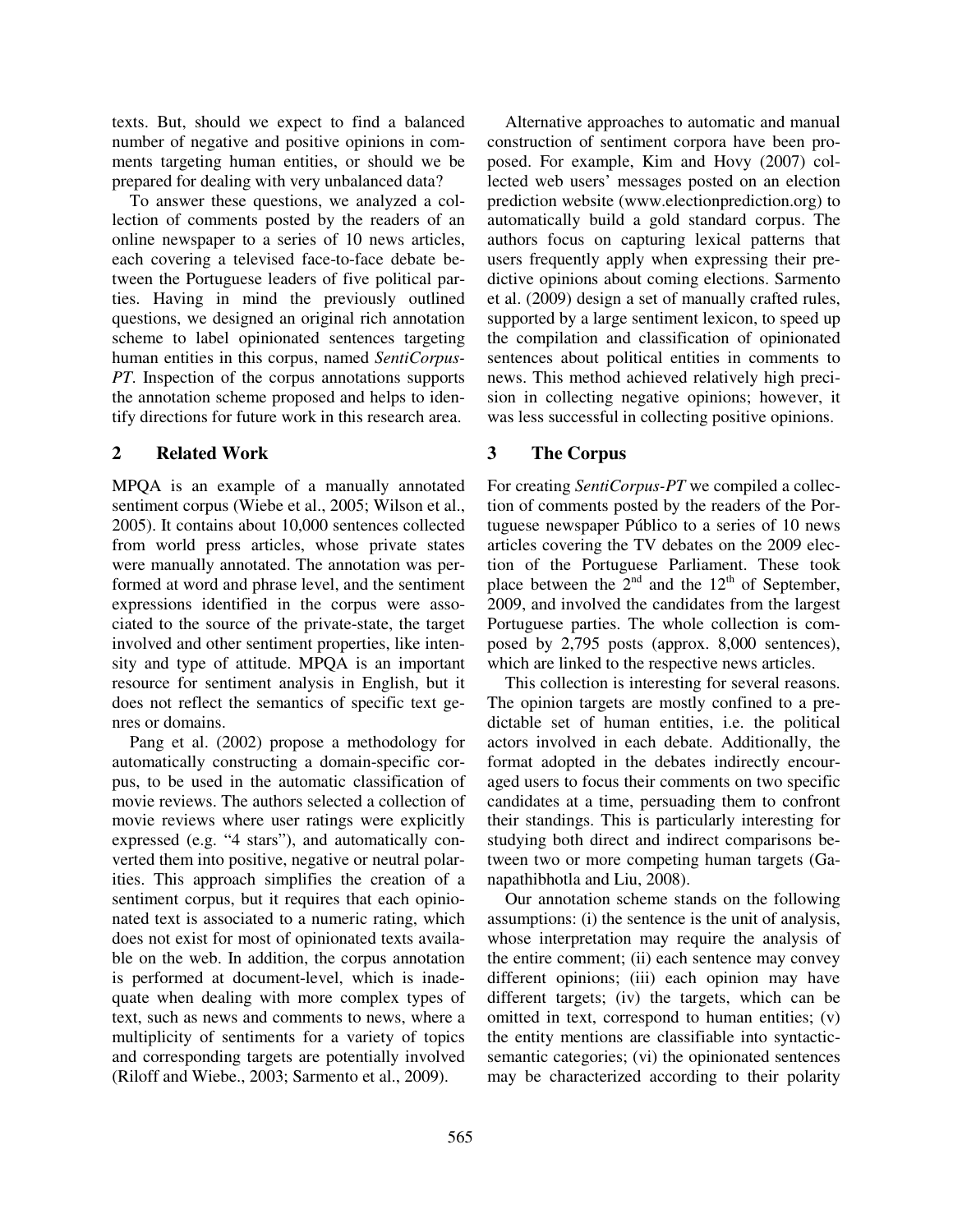and intensity; (vii) each opinionated sentence may have a literal or ironic interpretation.

**Opinion Target:** An opinionated sentence may concern different opinion targets. Typically, targets correspond to the politicians participating in the televised debates or, alternatively, to other relevant media personalities that should also be identified (e.g. *The Minister of Finance is done!*). There are also cases wherein the opinion is targeting another commentator (*e.g. Mr. Francisco de Amarante, did you watch the same debate I did?!?!?*), and others where expressed opinions do not identify their target (e.g. *The debate did not interest me at all!*). All such cases are classified accordingly.

The annotation also differentiates how human entities are mentioned. We consider the following syntactic-semantic sub-categories: (i) *proper name*, including acronyms (e.g. *José Sócrates, MFL*), which can be preceded by a title or position name (e.g. *Prime-minister José Sócrates; Eng. Sócrates*); (ii) *position name* (e.g. *social-democratic leader*); (iii) *organization* (e.g. *PS party, government*); (iv) *nickname* (e.g. *Pinócrates*); (v) *pronoun* (e.g. *him*); (vi) *definite description***,** i.e. a noun phrase that can be interpreted at sentence or comment level, after co-reference resolution (*e.g. the guys at the Ministry of Education*); (vii) *omitted*, when the reference to the entity is omitted in text, a situation that is frequent in null subject languages, like European Portuguese (e.g. *[He] massacred...*).

**Opinion Polarity and Intensity:** An opinion polarity value, ranging from «-2» (the strongest negative value) to «2» (the strongest positive value), is assigned to each of the previously identified targets. Neutral opinions are classified with «0», and the cases that are ambiguous or difficult to interpret are marked with «?».

Because of its subjectivity, the full range of the intensity scale («-2» vs. «-1»; «1» vs. «2») is reserved for the cases where two or more targets are, directly or indirectly, compared at sentence or comment levels (e.g. *Both performed badly, but Sócrates was clearly worse*). The remaining negative and positive opinions should be classified as «- 1» and «1», respectively.

Sentences not clearly conveying sentiment or opinion (usually sentences used for contextualizing or quoting something/someone) are classified as «non-opinionated sentences».

**Opinion Literality:** Finally, opinions are characterized according to their literality. An opinion can be considered literal, or ironic whenever it conveys a meaning different from the one that derives from the literal interpretation of the text (e.g. *This prime-minister is wonderful! Undoubtedly, all the Portuguese need is more taxes!*).

# **4 Corpus Analysis**

The *SentiCorpus-PT* was partially annotated by an expert, following the guidelines previously described. Concretely, 3,537 sentences, from 736 comments (27% of the collection), were manually labeled with sentiment information. Such comments were randomly selected from the entire collection, taking into consideration that each debate should be proportionally represented in the sentiment annotated corpus.

To measure the reliability of the sentiment annotations, we conducted an inter-annotator agreement trial, with two annotators. This was performed based on the analysis of 207 sentences, randomly selected from the collection. The agreement study was confined to the target identification, polarity assignment and opinion literality, using Krippendorff's Alpha standard metric (Krippendorff, 2004). The highest observed agreement concerns the target identification ( $\alpha$ =0.905), followed by the polarity assignment ( $\alpha$ =0.874), and finally the irony labeling ( $α=0.844$ ). According to Krippendorff's interpretation, all these values (> 0.8) confirm the reliability of the annotations.

The results presented in the following sections are based on statistics taken from the 3,537 annotated sentences.

# **4.1 Polarity distribution**

Negative opinions represent 60% of the analyzed sentences. In our collection, only 15% of the sentences have a positive interpretation, and 13% a neutral interpretation. The remaining 12% are nonopinionated sentences (10%) and sentences whose polarity is vague or ambiguous (2%). If one considers only the elementary polar values, it can be observed that the number of negative sentences is about three times higher than the number of positive sentences (68% vs. 17%).

The graphic in Fig. 1 shows the polarity distribution per political debate. With the exception of the debate between Jerónimo de Sousa (C5) and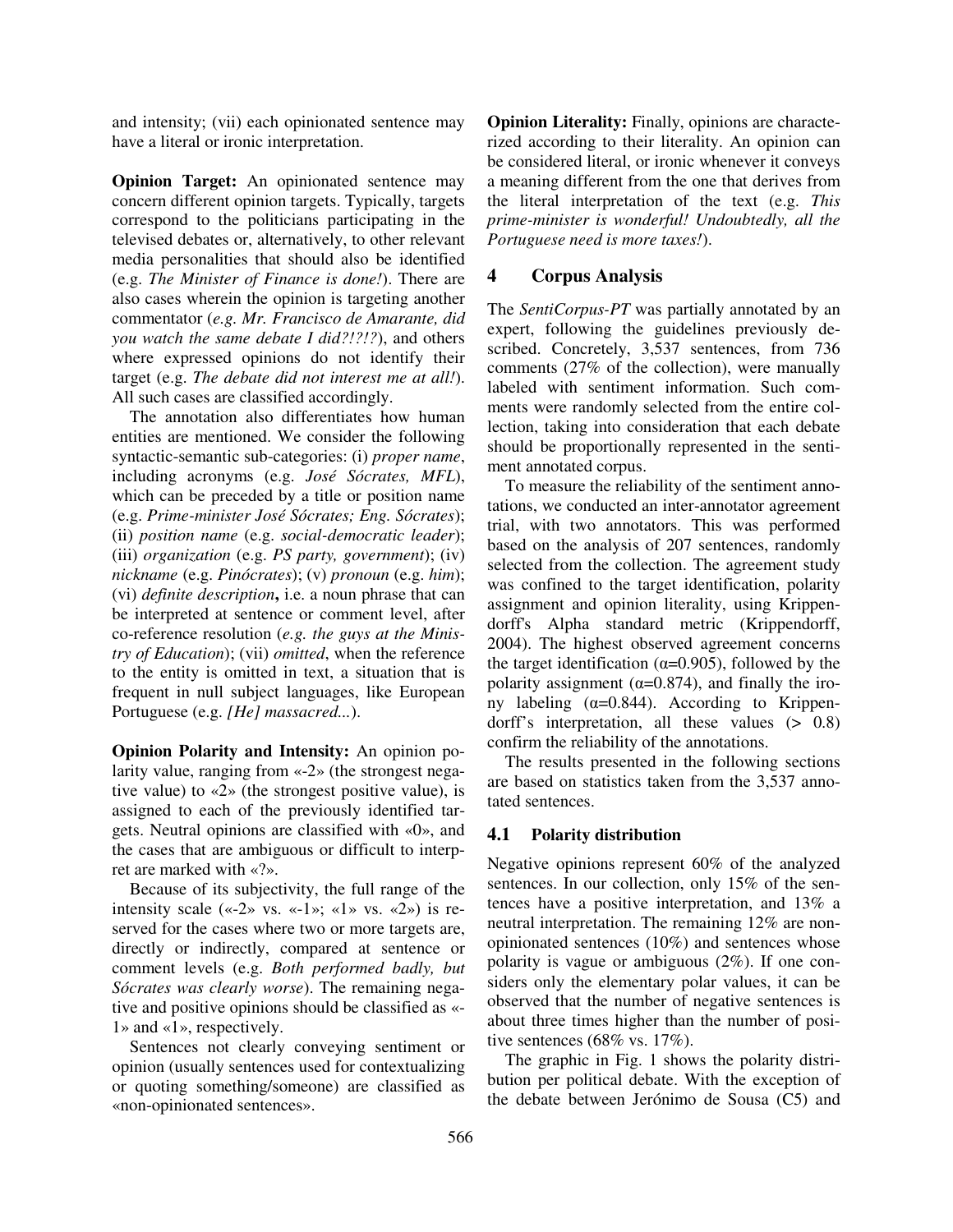Paulo Portas (C3), in which the number of positive and negative sentences is relatively balanced, all the remaining debates generated comments with much more negative than positive sentences.



Fig. 1. Polarity distribution per political debate

When focusing on the debate participants, it can be observed that José Sócrates (C1) is the most censured candidate, and Jerónimo de Sousa (C5) the least censured one, as shown in Fig. 2. Curiously, the former was reelected as prime-minister, and the later achieved the lowest percentage of votes in the 2009 parliamentary election.



Fig. 2. Polarity distribution per candidate

Also interesting is the information contained in the distributions of positive opinions. that there is a large correlation (The Pearson correlation coefficient is  $r = 0.917$ ) between the number of comments and the number of votes of each candidate (Table 1).

| Candidate $(C)$        | #PosCom | #Votes    |
|------------------------|---------|-----------|
| José Sócrates (C1)     | 169     | 2,077,238 |
| M. Ferreira Leite (C2) | 100     | 1,653,665 |
| Paulo Portas (C3)      | 69      | 592,778   |
| Francisco Louçã (C4)   | 79      | 557,306   |
| Jerónimo de Sousa (C5) | 58      | 446,279   |

Table 1. Number of positive comments and votes

#### **4.2 Entity mentions**

As expected, the most frequent type of mention to candidates is by name, but it only covers 36% of the analyzed cases. Secondly, a proper or common the analyzed cases. Secondly, a proper or common<br>noun denoting an organization is used metonymically for referring its leaders or members  $(17\%)$ . Pronouns and free noun-phrases, which can be lexically reduced (or omitted) in text, represent together 38% of the mentions to candidates. This is a considerable fraction, which cannot be neglected, despite being harder to recognize. Nicknames are used in almost  $5\%$  of the cases. Surprisingly, the positions/roles of candidates are the least frequent mention category used in the corpus  $(4\%)$ .

## **4.3 Irony**

Verbal irony is present in approximately 11% of the annotated sentences. The data shows that irony and negative polarity are proportionally distributed regarding the targets involved (Table 2). There is an almost perfect correlation between them  $(r =$ 0.99). Verbal irony is present in approximately 11% of the annotated sentences. The data shows that irony and negative polarity are proportionally distributed regarding the targets involved (Table 2). There is

| Candidate $(C)$        | #NegCom | $#$ Iron $Com$ |
|------------------------|---------|----------------|
| José Sócrates (C1)     | 766     | 90             |
| M. Ferreira Leite (C2) | 390     | 57             |
| Paulo Portas (C3)      | 156     | 25             |
| Francisco Louçã (C4)   | 171     | 26             |
| Jerónimo de Sousa (C5) | 1 I Y   |                |

Table 2. Number of negative and ironic comments

## **5 Main Findings and Future Directions**

We showed that in our setting negative opinions tend to greatly outnumber positive opinions, leading to a very unbalanced opinion corpus (80/20 ratio). Different reasons may explain such imbalance. For example, in UGC, readers tend to be ance. For example, in UGC, readers tend to be more reactive in case of disagreement, and tend to express their frustrations more vehemently on mat